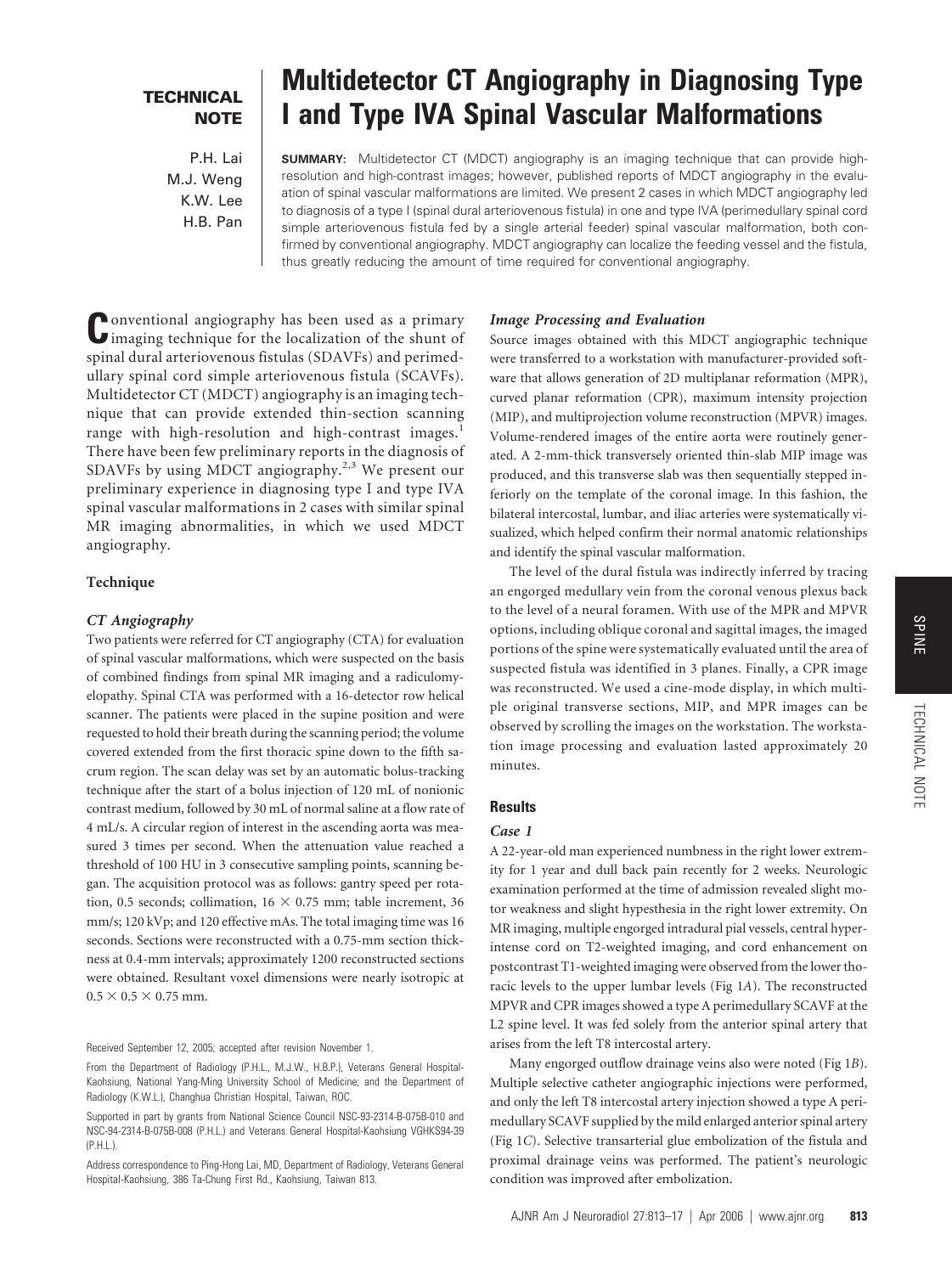

#### **Fig 1.** 22-year-old man with intradural perimedullary SCAVF.

*A,* Sagittal fast spin-echo T2-weighted MR image (left) and postgadolinium T1-weighted image (right) show multiple enlarged pial vessels along the surface of the cord. Intrinsic increased signal intensity centrally within the spinal cord (left) and abnormal enhanced cord (right) extend from the lower thoracic levels to the conus medullaris.

*B,* Oblique coronal multiprojection volume-reconstruction images with different plane projections show the fistula (left, *white arrowheads* [type A, perimedullary SCAVF]) at the lower L2 spine level supplied by the mildly enlarged anterior spinal artery (large arrow). Multiple engorged outflow veins draining both cephalic and caudal directions are also noted (small arrows). Curved planar reformation image (right bottom) delineates the aorta (Ao) and anterior spinal artery feeder from the left T8 intercostal artery.

*C,* Conventional angiography of the left T8 intercostal artery in early (left) and late (right) phases, anteroposterior view, shows similar depiction of Fig 1*B*. The posterior spinal artery (*black arrowheads*) was also injected via the left T8 intercostal artery but did not supply the fistula.

#### *Case 2*

A 55-year-old man experienced a 2-year history of progressive numbness and weakness in his lower extremities and urinary incontinence during the past year. Neurologic examination performed at the time of admission revealed motor weakness and hypesthesia in both lower extremities. MR imaging of the spine showed multiple engorged flow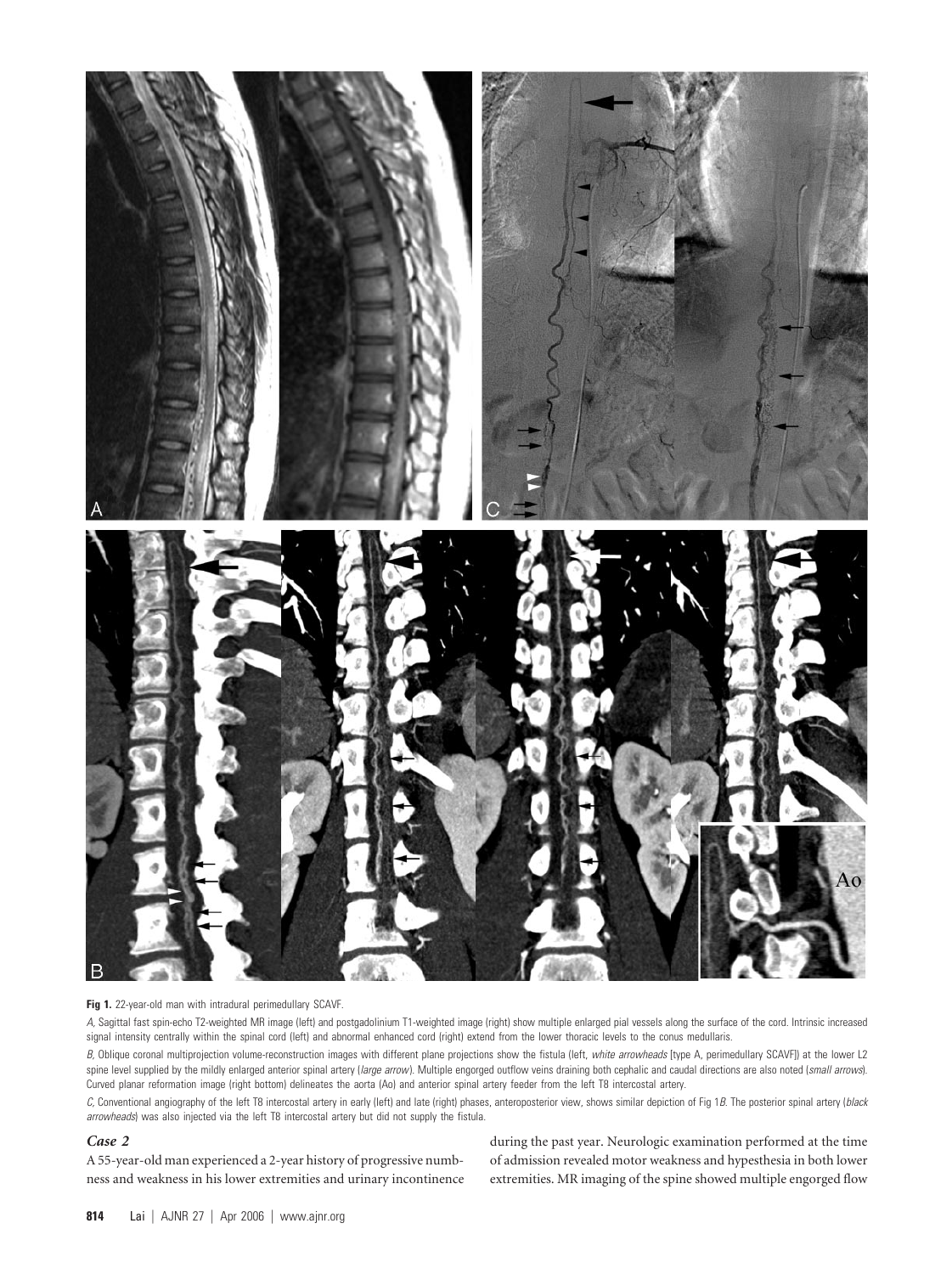



#### **Fig 2.** 55-year-old man with SDAVF.

*A,* Sagittal fast spin-echo T2-weighted MR (left) and postgadolinium T1-weighted images (right) show multiple enlarged pial vessels along the surface of the cord. Intrinsic increased signal intensity centrally within the spinal cord (left) and abnormal enhanced cord (right) extend from midthoracic levels to the conus medullaris.

*B,* Sagittal (upper left) multiplanar reconstruction image shows multiple engorged perimedullary veins (*arrows*) along the anterior and posterior surfaces of the spinal cord. Transverse MIP image (upper right) shows the fistula (*large arrows*) fed by the radiculomeningeal branch of the left T12 intercostal artery and engorged perimedullary veins (*small arrows*). Oblique coronal multiplanar reconstruction image (lower left) reveals the fistula (*large arrows*) and extensive engorgement of perimedullary veins (*small arrows*). Curved planar reformation image (lower right) along the left T12 intercostal artery and SDAVF delineates the aorta (Ao), intercostal artery (*large white arrows*), fistula (*black arrows*), and multiple engorged perimedullary veins (*small white arrows*).

*C,* Conventional angiography of the left T12 intercostal artery obtained in the arteriovenous phase, anteroposterior view, shows findings similar to those in Fig 2*B*.

void pial vessels along the surface of the cord, central hyperintense cord signal intensity on T2-weighted imaging, and cord enhancement on postcontrast T1-weighted imaging from the midthoracic levels to the upper lumbar levels (Fig 2*A*). The reconstructed MIP, MPR, and CPR images showed a SDAVF fed by the radiculomeningeal branch of the left T12 intercostal artery (Fig 2*B*) and confirmed at catheter spinal angiography (Fig 2*C*). The patient's neurologic condition was improved after surgical coagulation of the fistula and a proximal portion of the draining medullary vein.

#### **Discussion**

Spinal vascular malformations represent a heterogeneous group of vascular anomalies. These lesions have been categorized into 4 types in the commonly accepted classification scheme of Anson and Spetzler<sup>4</sup>: type I, SDAVFs between a dural branch of the spinal ramus of a radicular artery and an intradural medullary vein; type II, intramedullary glomus malformations; type III, extensive juvenile malformations, often extending to involve surrounding paraspinous tissues; and type IV, arteriovenous fistulas (AVFs) between an intradural extramedullary artery and a dilated perimedullary vein, commonly called "perimedullary spinal cord AVFs " (SCAVFs).

The most common of the 4 types of vascular malformation is the SDAVF, which is considered to be an acquired lesion.<sup>4</sup> SDAVF consists of a vascular shunt that is located in the dura along the spinal canal near the neural foramen region. The arterial supply commonly arises from a dural branch of the radicular artery, with venous drainage to the engorged perimedullary veins (coronal venous plexus).5-7 SDAVF is most frequently located in the thoracic or lumbar levels, and  $>\!\!90\%$ of the spinal dural AVFs are located between T1 and S3.<sup>6,7</sup> Although perimedullary SCAVFs are thought to be rare, some recent reports have suggested that these lesions are more common than previously indicated in the literature.<sup>8,9</sup> They are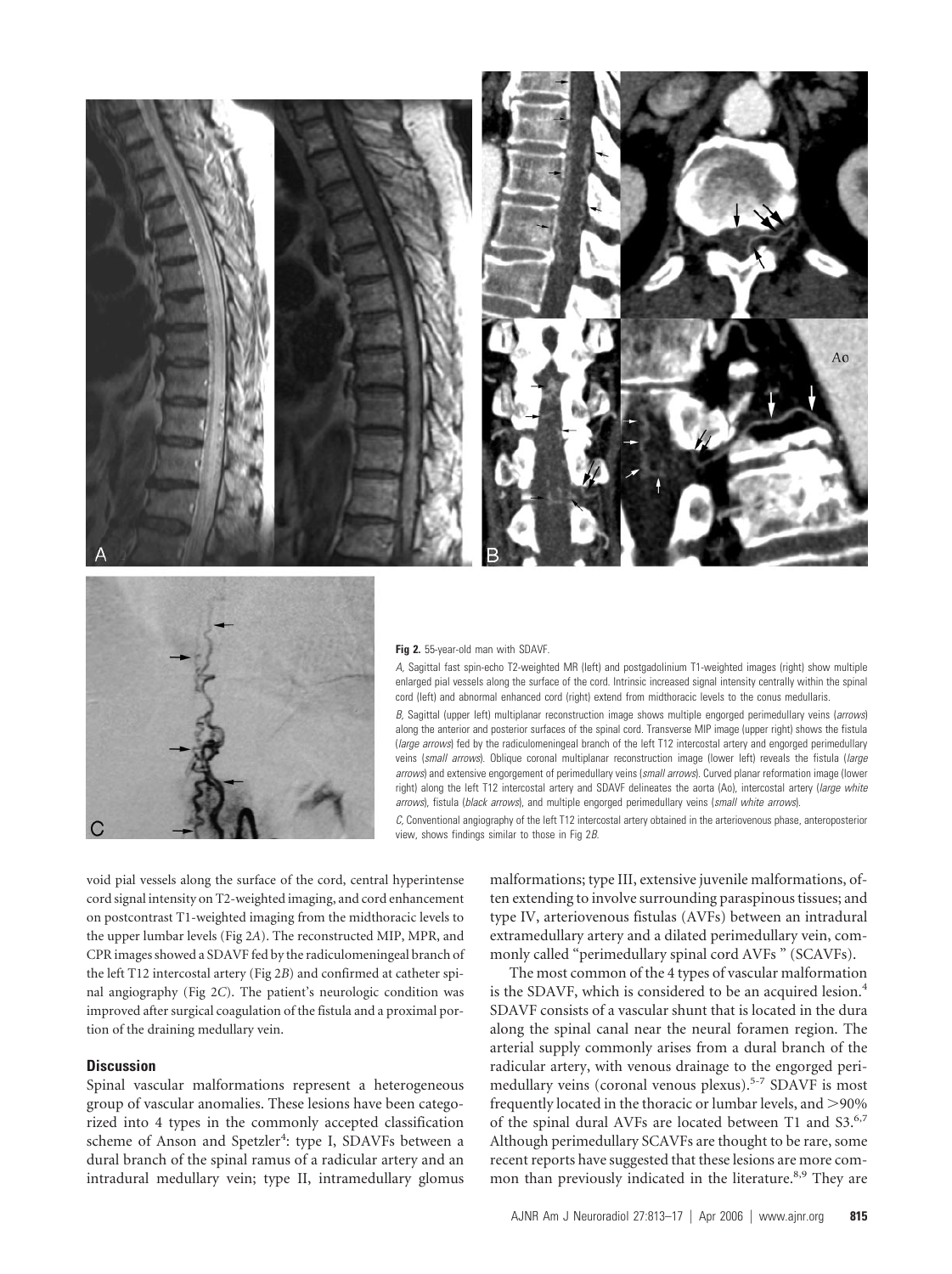most commonly observed in the conus medullaris or cauda equina, although cervical and thoracic perimedullary SCAVFs have also been reported.<sup>8,9</sup> Perimedullary SCAVFs have been further classified into 3 subtypes: simple fistulas fed by a single arterial branch (type A), intermediate-sized fistulas (type B), and giant multipediculated fistulas (type C).4

Findings of a SDAVF at conventional spin-echo MR imaging may include central hyperintensity on T2-weighted images within the lower spinal cord and conus medullaris, gadolinium enhancement within the cord, and multiple vascular flow voids along the surface of the spinal cord; $5-7$  however, these findings are of minimal assistance in the characterization and localization of a malformation.

Perimedullary SCAVFs and SDAVFs might have fairly similar MR imaging findings as in our 2 cases if there is not a distinction made between an enlarged anterior spinal artery feeding the fistula (type IV) and the dural fistula having the shunt near the root sleeve region (type I).

Spinal MR angiography (MRA) techniques<sup>10-14</sup> have been well studied for increasing the sensitivity and specificity of suspected SDAVFs. In an early study, Bowen et al<sup>10</sup> identified the dominant vein and corresponding fistula level on an 11 minute standard 3D contrast-enhanced (CE) MRA in 67% (6/9) of the reported cases. In a later study, accurate prediction of Saraf-Lavi et al $^{11}$  of the correct fistula level increased from 15% for MR imaging alone to 50% for the combined study (MR imaging and standard 3D CE MRA), and the correct level  $\pm 1$  was predicted in 73% for the combined study. More recently, auto-triggered elliptical ordered fast 3D CE MRA technique combined with a rapid bolus injection and a robust timing mechanism is a technical advance in spinal MRA for the evaluation of SDAVFs. The fast 3D method (scan time,  $\leq$ 2 minutes) may be advantageous because it can display the arteriovenous shunt, which is not typically seen with the standard 3D method because of diffuse epidural enhancement.

The arteriovenous shunt was detected in 2 of 3 cases of SDAVF by Binkert et al<sup>12</sup> and in 8 of 9 cases by Farb et al.<sup>13</sup> In the latter study, the number of 3D MRA examinations required to confidently identify the site before digital subtraction angiography was as follows: 1 MRA in 4 patients, 2 MRAs in 4 patients, and 3 MRAs in 1 patient. Luetmer et  $al<sup>14</sup>$  obtained 2 overlapping acquisitions to prevent the repeated difficulty of fistulas located outside the image volume. One fistula occurred outside the imaging volume in the sacrum. Preangiographic MRA localization of the fistula was associated with a dramatic reduction of  $>$  50% in fluoroscopy time and volume of contrast agent.

To obtain substantial arterial visualization on CTA, one must perform data acquisition while the bolus of intravenously administered contrast medium is filling the vessels to be imaged. MDCT systems can use 4 rows of detectors and can provide similar image quality at a speed gain of 3–6 times greater than that of single-detector  $CT<sup>1</sup>$ . This results in larger anatomic coverage. Moreover, MDCT scanning can produce higher spatial resolution than single-detector CT. With these capabilities, the artery of Adamkiewicz could often be depicted (68%–90%) on CTA with a 4-detector row helical scanner.<sup>15,16</sup> In the study by Yoshioka et al,<sup>17</sup> the artery of Adamkiewicz was detected more often by 4-detector row CT than by MRA in patients with thoracoabdominal aortic aneurysm (80% versus 66.7%).

Sixteen-detector row spinal  $CTA<sup>3</sup>$  provides a very short scanning time and more scan length coverage  $(\sim 55 \text{ cm})$ , and higher spatial resolution (0.5  $\times$  0.5  $\times$  0.75 mm) compared with 3D CE MRA (36 cm;  $1.0 \times 1.0 \times 1.2$  mm)<sup>13</sup> in diagnosing SDAVFs. Farb et  $al<sup>13</sup>$  reported that repeated double/triple MRA was required to search for the SDAVF in another region in more than half of the patients. $13$  In contrast, with the MDCT method, the added imaging volume was easily done in the craniocaudal direction, with an additional several seconds of examination. Another advantage of CTA is to allow observation of enhanced vessels among the bony spine structures. Even if MRA demonstrates abnormal vessels sufficiently, localization of the fistula in relation to the spinal cord and bony structures is not easy because flow-related artifacts and the signal intensity from the spinal cord, CSF, and bony structures are usually suppressed and hardly recognized on MRA.

MDCT angiography is feasible and is an alternative technique in diagnosing SDAVF.<sup>2,3</sup> Bertrand et al<sup>2</sup> reported 1 case of left T11 SDAVF on CTA with a 16-detector row helical scanner and confirmed by conventional angiography. Lai et al<sup>3</sup> reported a small series of 8 cases of SDAVFs, 7 at the thoracic level and 1 at the sacral level by using 16-detector row CT. MDCT angiography was good at detecting the fistula, feeding artery, and draining veins of the SDAVFs and correlated well with conventional angiography. One patient with an additional feeding artery was not identified with CTA. In the newly developed 64-detector systems, the primary benefits of the higher spatial and temporal resolutions and isotropic volume data compared with 16-detector CT systems will be anticipated.

The search for a SDAVF with conventional angiography is often tedious and requires selective injections into multiple bilateral thoracic intercostal, lumbar, and sacral arteries. If no fistula is found, then cervical and intracranial regions are sequentially explored. An exhaustive search for an SDAVF may include as many as 40 selective injections.<sup>18</sup> The ability to predict the arterial feeder noninvasively by spinal CTA can potentially expedite the subsequent invasive catheter angiography examination by directing the angiographer to certain spinal levels initially. When results of preangiographic CTA suggested the location of the SDAVF, selective manual injections were performed at this level first. If the fistula was identified, the contralateral segmental artery and the segmental arteries 1 level above and 1 level below the fistula were studied to ensure complete evaluation of the fistula and the adjacent vasculature. The commonly lengthy conventional angiography sessions could be shortened by more than half of the time.<sup>14</sup>

The disadvantages of spinal CTA are the use of ionizing radiation as well as intravenous contrast agent and its inherent risks. We opted to evaluate the field of view from the thoracic spine to the sacrum to include >90% of SDAVFs, not including the intracranial and cervical spine regions, for minimizing the radiation dose delivered to the patients. We assessed the effective dose calculations by application of the CT dosimetry spreadsheet of the British Imaging Performance Assessment of CT group.<sup>19</sup> The average effective dose for our spinal CTA was 9.1 mSv.

The success of spinal CTA of our 2 cases in showing the